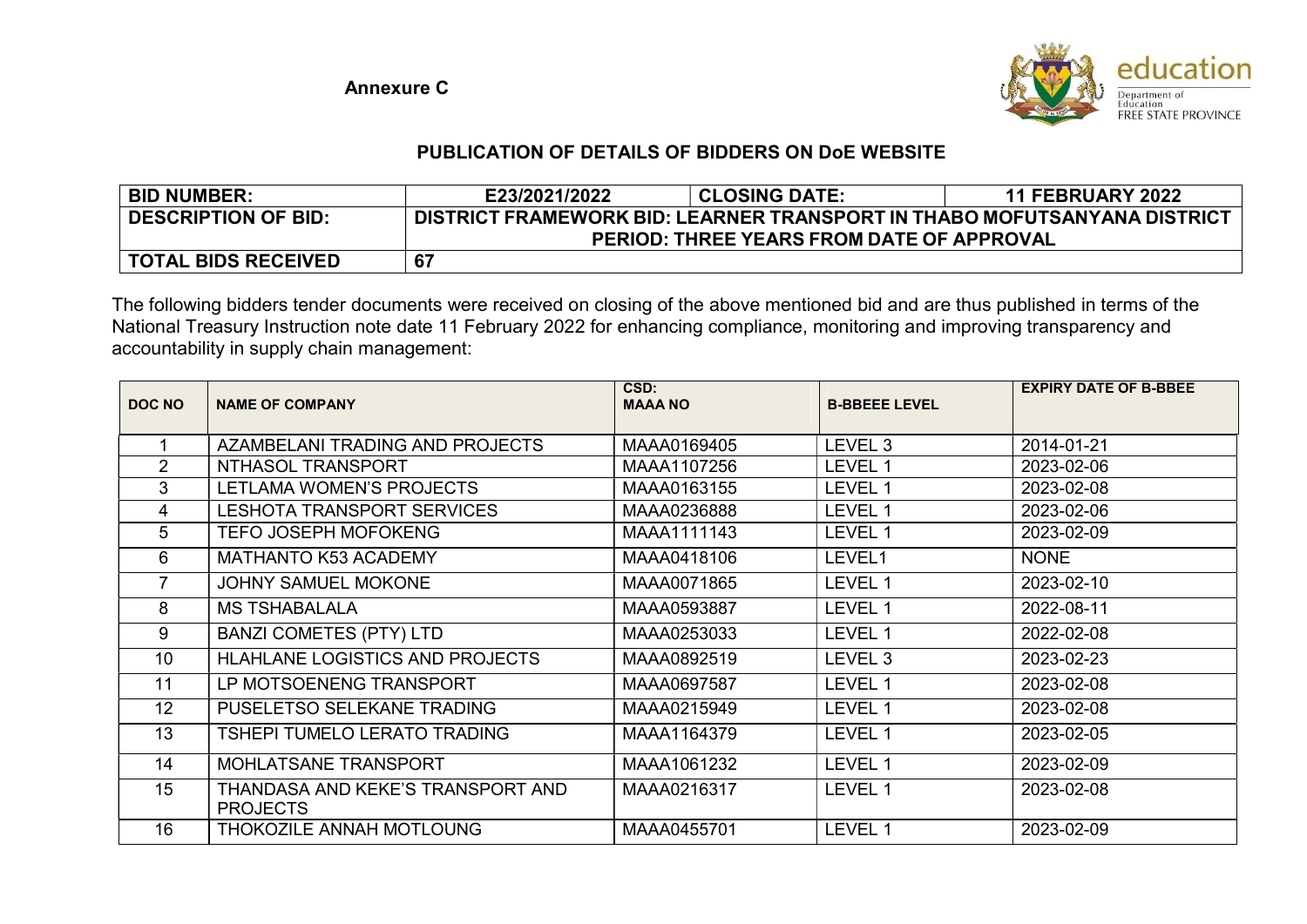| 17 | MATSEKO LEBUSO TRADING AND PROJECTS                 | MAAA0241048 | LEVEL 1 | 2023-02-08 |
|----|-----------------------------------------------------|-------------|---------|------------|
| 18 | ANDRIES M TRADING AND TRANSPORT                     | MAAA0418060 | LEVEL 1 | 2023-02-08 |
| 19 | JF MOELETSANE TRANSPORT                             | MAAA1060385 | LEVEL 1 | 2023-02-10 |
| 20 | EM BUCIBO TRANSPORT                                 | MAAA0264296 | LEVEL 1 | 2023-02-09 |
| 21 | <b>MEGA WORKS TRADING ENTERPRISE 56</b>             | MAAA0004398 | LEVEL 1 | 2023-02-09 |
| 22 | SUNFLOWER TRANSPORT AND PROJECTS                    | MAAA0693253 | LEVEL 1 | 2023-02-10 |
| 23 | MABHLOMU TRANSPORT AND CIVIL<br><b>CONSTRUCTION</b> | MAAA0340596 | LEVEL 1 | 2023-02-09 |
| 24 | MFIHLWA JOHANNES SKOSANA                            | MAAA0420961 | LEVEL 1 | 2022-07-28 |
| 25 | PETER TUMELO THABISO MOTLOUNG                       | MAAA0455726 | LEVEL 1 | 2023-02-09 |
| 26 | MAGAU TRANSPORT SERVICES                            | MAAA0366893 | LEVEL 1 | 2023-02-08 |
| 27 | <b>MK MOTSOENENG</b>                                | MAAA0077701 | LEVEL 1 | 2023-02-08 |
| 28 | MTHATOS TRADING AND PROJECTS                        | MAAA0029309 | LEVEL 1 | 2023-02-07 |
| 29 | TSEKI GROUP GENERAL TRADING AND<br><b>SUPPLY</b>    | MAAA0687808 | LEVEL 1 | 2023-01-04 |
| 30 | <b>NGUNA TRADING</b>                                | MAAA0413278 | LEVEL 1 | 2023-02-05 |
| 31 | MM MOSALA TRANSPORT                                 | MAAA0014928 | LEVEL 1 | 2023-02-06 |
| 32 | <b>MP MKWANAZI</b>                                  | MAAA0448618 | LEVEL 1 | 2023-02-01 |
| 33 | <b>HOLY HOPE TRADING</b>                            | MAAA0343102 | LEVEL 1 | 2023-01-27 |
| 34 | SHABBACK BUSINESS ENTERPRISE                        | MAAA0467516 | LEVEL 1 | 2023-01-27 |
| 35 | <b>BINO MOTLOUNG FAMILY TRUST</b>                   | MAAA0830101 | LEVEL 1 | 2023-02-09 |
| 36 | <b>HAMBANATHI VENTURES</b>                          | MAAA1015611 | LEVEL 1 | 2023-01-31 |
| 37 | PHOLO JOSEPH MOLABA                                 | MAAA0535535 | LEVEL 1 | 2023-02-08 |
| 38 | <b>SUSKIA 1075</b>                                  | MAAA0567069 | LEVEL 1 | 2023-02-09 |
| 39 | TLONG RE TSWELENG PELE TRADING<br><b>ENTERPRISE</b> | MAAA0142879 | LEVEL 1 | 2023-02-11 |
| 40 | <b>LIESBA TRADING ENTERPRISE</b>                    | MAAA0615377 | LEVEL 1 | 2023-02-10 |
| 41 | MATJATO TRADING AND PROJECTS (PTY) LTD              | MAAA0218332 | LEVEL 1 | 2023-02-07 |
| 42 | MASILONYANE JONAS MOKOENA                           | MAAA0365645 | LEVEL 1 | 2023-02-08 |
| 43 | JOHANNES TAOLE ZENGELE                              | MAAA0384475 | LEVEL 1 | 2023-02-05 |
| 44 | ZAKWA NYEMBE TRANSPORT SERVICES                     | MAAA0699279 | LEVEL 1 | 2023-02-10 |
| 45 | PORTIA STUDIO (PTY) LTD                             | MAAA0316918 | LEVEL 1 | 2023-02-09 |
| 46 | PORTIA STUDIO (PTY) LTD                             | MAAA0316918 | LEVEL 1 | 2023-02-09 |